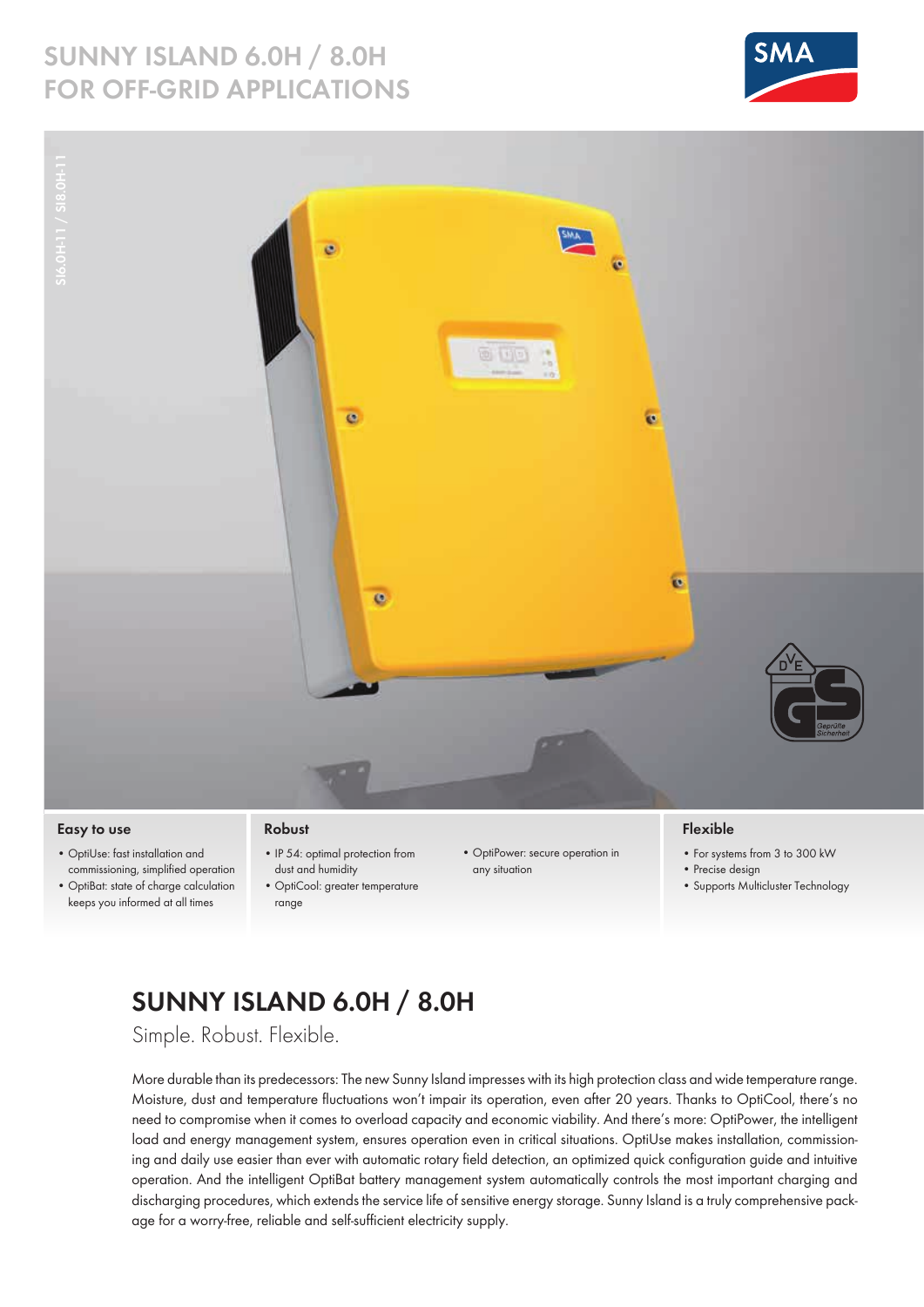## **Sunny Island 6.0H / 8.0H**

![](_page_1_Figure_1.jpeg)

![](_page_1_Figure_2.jpeg)

![](_page_1_Figure_3.jpeg)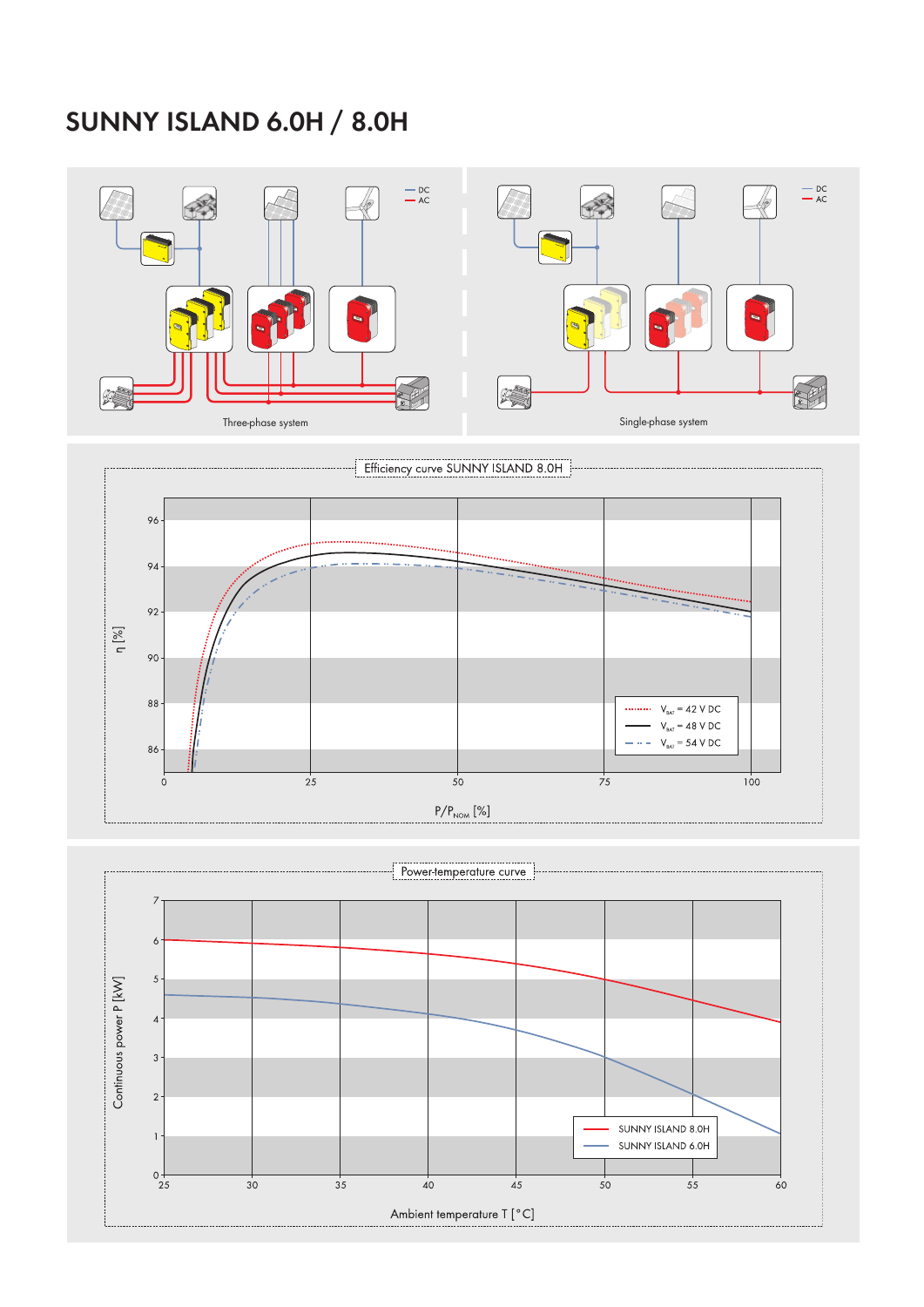| <b>Technical data</b>                                           | Sunny Island<br>6.0H                          | <b>Sunny Island</b><br>8.0H          |
|-----------------------------------------------------------------|-----------------------------------------------|--------------------------------------|
| AC output (loads / stand-alone grid)                            |                                               |                                      |
| Rated grid voltage / AC voltage range                           | 230 V / 202 V  253 V                          | 230 V / 202 V  253 V                 |
| Rated frequency / frequency range (adjustable)                  | 50 Hz / 45 Hz  65 Hz                          | 50 Hz / 45 Hz  65 Hz                 |
| Rated power (for Unom / fnom / 25 °C / cos $\varphi$ = 1)       | 4600 W                                        | 6 000 W                              |
| AC power at 25 °C for 30 min / 5 min / 3 sec                    | 6 000 W / 6 800 W / 11 000 W                  | 8 000 W / 9 100 W / 11 000 W         |
| AC power at 45 °C                                               | 3 700 W                                       | 5 430 W                              |
| Rated current / maximum output current (peak)                   | 20 A / 120 A                                  | 26 A / 120 A                         |
| THD output voltage / power factor with rated power              | $<4\%$ / -1  +1                               | $<4\%$ / -1  +1                      |
| AC input (PV array, grid or MC box)                             |                                               |                                      |
| Rated input voltage / AC input voltage range                    | 230 V / 172.5 V  264.5 V                      | 230 V / 172.5 V  264.5 V             |
| Rated input frequency / allowable input frequency range         | 50 Hz / 40 Hz  70 Hz                          | 50 Hz / 40 Hz  70 Hz                 |
| Maximum AC input current                                        | 50 A                                          | 50 A                                 |
| Maximum AC input power                                          | 11 500 W                                      | 11 500 W                             |
| <b>Battery DC input</b>                                         |                                               |                                      |
| Rated input voltage / DC voltage range                          | 48 V / 41 V  63 V                             | 48 V / 41 V  63 V                    |
| Maximum battery charging current                                | 110 A                                         | 140 A                                |
| Rated DC charging current / DC discharging current              | 90 A / 103 A                                  | 115A/136A                            |
| Battery type / battery capacity (range)                         | FLA, VRLA / 100 Ah  10 000 Ah                 | FLA, VRLA / 100 Ah  10 000 Ah        |
| Charge control                                                  | IUoU charge procedure with auto-              | IUoU charge procedure with automatic |
|                                                                 | matic full charge and equalization<br>charge. | full charge and equalization charge  |
| Efficiency / self-consumption                                   |                                               |                                      |
| Maximum efficiency                                              | 96%                                           | 96%                                  |
| Self-consumption without load / standby                         | < 26 W / < 4 W                                | < 26 W / < 4 W                       |
| Protective devices (equipment)                                  |                                               |                                      |
| AC short-circuit / AC overload                                  | $\bullet$ / $\bullet$                         | $\bullet$ / $\bullet$                |
| DC reverse polarity protection / DC fuse                        | $- / -$                                       | $-$ / $-$                            |
| Overtemperature / battery deep discharge                        | $\bullet$ / $\bullet$                         | $\bullet$ / $\bullet$                |
| Overvoltage category as per IEC 60664-1                         | III                                           | III                                  |
| General data                                                    |                                               |                                      |
| Dimensions (width x height x depth)                             | 467 mm x 612 mm x 242 mm                      | 467 mm x 612 mm x 242 mm             |
| Priority                                                        | $63$ kg                                       | 63 kg                                |
| Operating temperature range                                     | $-25 °C  +60 °C$                              | $-25 °C  +60 °C$                     |
| Protection class according to IEC 62103                         | $\mathbf{I}$                                  | $\mathbf{I}$                         |
| Climatic category according to IEC 60721                        | 3K6                                           | <b>3K6</b>                           |
| Degree of protection according to IEC 60529                     | <b>IP54</b>                                   | <b>IP54</b>                          |
| Features / function                                             |                                               |                                      |
| Operation and display / multifunction relay                     | External via SRC-20 / 2                       | External via SRC-20 / 2              |
| Three-phase systems / parallel connection                       | $\bullet$ / $\bullet$                         | $\bullet$ / $\bullet$                |
| Integrated bypass / multicluster operation                      | $-$ / $\bullet$                               | $-$ / $\bullet$                      |
| State of charge calculation / full charge / equalization charge | $\bullet$ / $\bullet$ / $\bullet$             | $\bullet$ / $\bullet$ / $\bullet$    |
| Integrated soft start / generator support                       | $\bullet$ / $\bullet$                         | $\bullet$ / $\bullet$                |
| Battery temperature sensor / data cables                        | $\bullet$ / $\bullet$                         | $\bullet$ / $\bullet$                |
| Certificates and approvals                                      | www.SMA-Solar.com                             | www.SMA-Solar.com                    |
| Warranty: 5 years                                               |                                               | $\bullet$                            |
| Accessory                                                       |                                               |                                      |
| Battery cable / battery fuse                                    | O/O                                           | O/O                                  |
| Interface SI-COMSMA (RS485) / SI-SYSCAN (Multicluster)          | $\circ$ / $\circ$                             | $\circ$ / $\circ$                    |
| Extended generator start "GenMan"                               | $\circ$                                       | $\circ$                              |
| Load-shedding contactor / battery current measurement           | O/O                                           | O/O                                  |
|                                                                 |                                               |                                      |
| Type designation                                                | SI6.0H-11                                     | SI8.0H-11                            |
|                                                                 |                                               |                                      |
|                                                                 |                                               |                                      |
|                                                                 |                                               |                                      |
|                                                                 |                                               |                                      |
|                                                                 |                                               |                                      |
|                                                                 |                                               |                                      |
|                                                                 |                                               |                                      |
|                                                                 |                                               |                                      |
|                                                                 |                                               |                                      |
|                                                                 |                                               |                                      |
|                                                                 |                                               |                                      |
|                                                                 |                                               |                                      |
|                                                                 |                                               |                                      |
| • Standard features O Optional features - Not available         |                                               |                                      |
| Data at nominal conditions                                      |                                               |                                      |
|                                                                 |                                               |                                      |